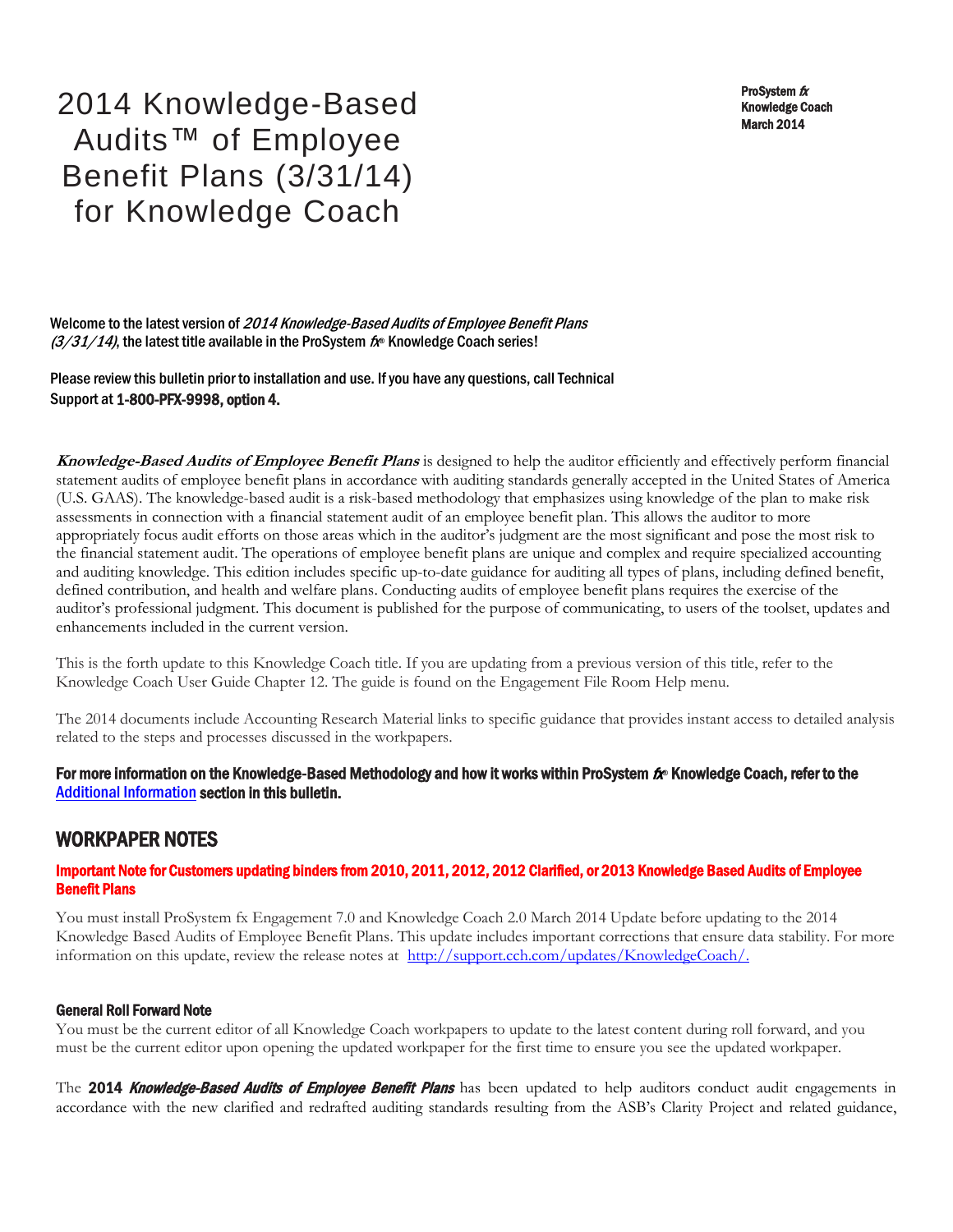including the requirements of SAS-127, Omnibus Statement on Auditing Standards—2013. Many new tips and examples have been incorporated. The 2014 tools include links to specific guidance that provides instant access to detailed analysis related to the steps and processes discussed in the workpapers. Also included are revised financial statement disclosures checklists that provide a centralized resource of the current required and recommended U.S. GAAP disclosures and key presentation items, using the style referencing under the FASB Accounting Standards Codification™.

#### Specific Program Enhancements

For more information on specific program enhancements, review the *2014 Employee Benefit Plans Overview for Knowledge Coach Users*  available in the binder through the KCO-001 workpaper or at the following link: <http://support.cch.com/productsupport/productsupport.aspx?id=18#Guides>

#### In addition, forms and practice aids throughout have been updated to include new examples and tips and, where applicable, to take into account:

New literature, standards, and developments, reflected in the following current audit and accounting guidance:

Statements on Auditing Standards (SASs): SAS-127, *Omnibus Statement on Auditing Standards – 2013*

FASB Accounting Standards Codification as of March 31, 2013, and through Accounting Standards Update No. 2013-12—*Definition of a Public Business Entity—An Addition to the Master Glossary.*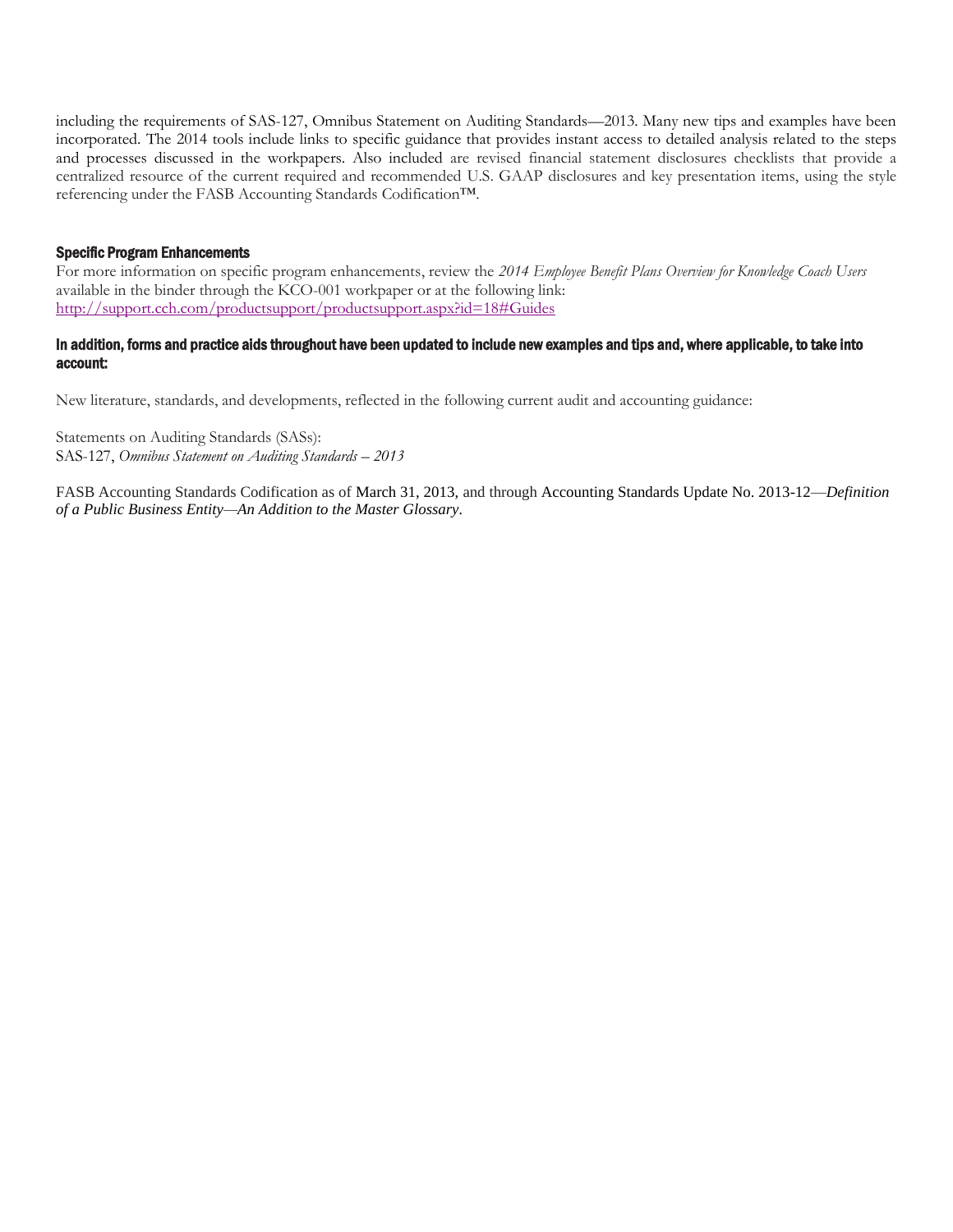# <span id="page-2-0"></span>Additional Information on Knowledge Coach and the KBA Methodology

Knowledge-Based Audit (KBA) Methodology - Allows the results of one set of procedures to become the input for the next. The key components of the KBA methodology include:

- An **Overview** that guides auditors through the methodology;
- **Knowledge-Based Audit** documents, integral to the risk assessment and overall audit processes, which contain steps and procedures required by U.S. GAAS;
- Customizable **Audit Programs** that take auditors through related steps and procedures;
- **Practice Aids** to help auditors complete steps or processes outlined in the Knowledge-Based Audit documents and Audit Programs;
- **Auditor's Reports** that provide a variety of sample auditor's opinions on audited financial statements; and
- **Correspondence** documents that provide sample letters to be used to comply with U.S. GAAS requirements and in many other common situations.

The AICPA's Auditing Standards Board's (ASB) Risk Assessment Standards - The practice aids and tools in the **2014Knowledge-Based Audits of Employee Benefit Plans** are designed around the AICPA's risk assessment and clarified standards to assist auditors of

employee benefit plans by:

- Facilitating compliance with U.S. GAAS;
- Encouraging more effective audits through tailored audit programs and comprehensive practice aids;
- Helping auditors to focus on and respond to identified audit risks; and
- Enhancing audit documentation.

# ProSystem tx® Knowledge Coach

ProSystem 600 Knowledge Coach functionality allows auditors to use the Knowledge-Based-Audit methodology more efficiently by eliminating the need for duplicate entry of the same information, tailoring audit documentation to each particular engagement, and documenting the link between risks identified and procedures performed. **AUD-100 Tailoring Question Workpaper** is a document in Knowledge Coach that presents engagement-level questions designed to aid in tailoring the engagement documentation to fit each client. Completing the questions helps the auditor avoid duplication and unnecessary workpapers.

Before you begin your audit, please review the guidance in **AUD-101 Overall Audit Program**. This workpaper is intended to be your road map through a Knowledge-Based Audit methodology. You should start your audit with **AUD-100 Tailoring Question Workpaper** and AUD-101 Overall Audit Program.

Risks can be captured via the Risk Summary task pane from any Knowledge Coach workpaper by the current editor of KBA-502 **Summary of Risk Assessments**. This allows the user to continuously assess risks during the engagement. Several workpapers prompt the consideration of the presence of risks, but the Risk Summary task pane must be used to document those risks. All documented risks flow to the Risk Summary. To ensure risks show in findings tables, make sure to check the "workpaper identified in" field of the Risk pane.

**Information Flow** helps cut down on the time spent duplicating information across forms. In addition, the flow of consistent information ensures that information and updates to information are not missed between workpapers. Drill-down functionality helps the user navigate quickly to the source of the information, aiding in the review of the audit file.

**Diagnostics** help keep track of unresolved issues like unanswered questions, incomplete risks, program steps not linked to risks or relevant assertions, missing workpaper, and more. Diagnostics now show when a form table has not been answered (i.e. tables in KBA-101 Overall Audit Strategy that are added by the tailoring questions in AUD-100 Tailoring Question Workpaper).

Links to Accounting Research Manager (ARM)-If you subscribe to an ARM library that includes audit content, you can link directly to source material from Resources within Knowledge Coach documents. These links have been updated to reference to the accounting standards under the FASB Accounting Standards Codifications and the auditing standards issued by the AICPA. Also, if you subscribe to the *Knowledge-Based Audits of Employee Benefit Plans Guide* on ARM, you can take advantage of brand new links to the audit guide material from within the Knowledge Coach documents.

**Interpretive Guidance** is integrated into each Knowledge Coach template through the Tips view of each new task pane. Informational features include Practice Points, Examples, Optional Workpapers, and Resources to help auditors work more effectively and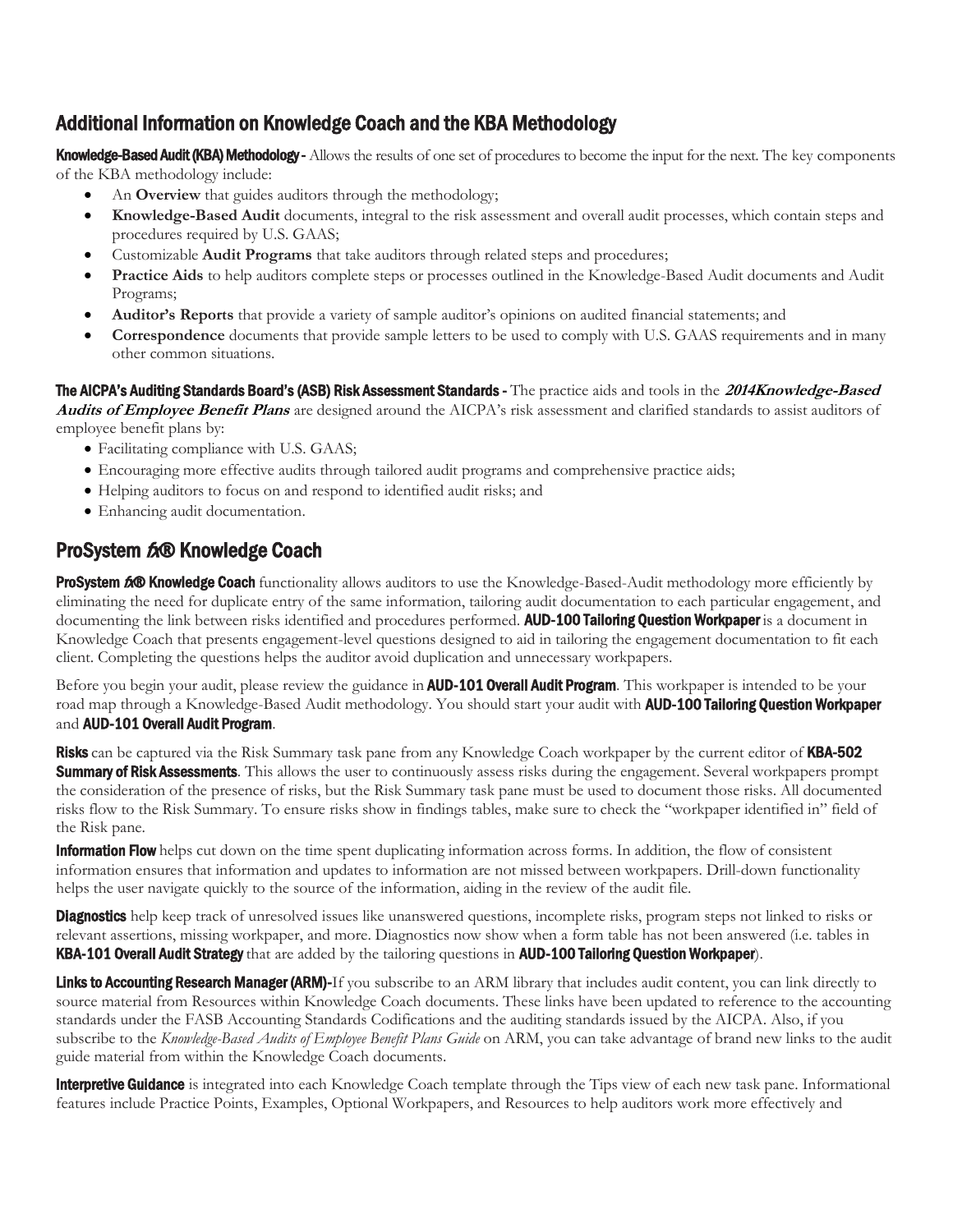efficiently. We have also added the ability to navigate from Resources within a document or the tip pane directly to CCH's Accounting Research Manager and industry audit guides by simply clicking on the Reference.

### Important Notes

- Make sure to save changes to workpapers before closing the workpaper or the binder to ensure data is correctly updated.
- If your Current Editor Knowledge Coach MS Word workpapers become read-only or crash, please do the following: o Keep the binder with the affected workpapers open.
	- o Contact Customer Service at 1-800-PFX-9998, option 4 to obtain a repair utility.
- Knowledge Coach cannot be used within the Shared File Room (SFR) feature of Engagement. However, Knowledge Coach workpapers can be shared across team members through check in, check out, workpaper assignment, syncing to the central file room and through peer-to-peer sync in the same way other Engagement workpapers are shared.

### System Requirements

- This title MUST be used with ProSystem *fx* Engagement version 7.0 and higher. If you are upgrading from ProSystem *fx*  Engagement 6.0, 6.1, 6.1.2, 6.5, 6.8, or 6.11 please contact Technical Support at 1-800-PFX-9998, option 4 for detailed instructions.
- A minimum of 4GB of RAM is required for optimal performance when opening and navigating through ProSystem *fx*  Knowledge Coach documents.

### Download Instructions

Download the *2014 Knowledge-Based Audits of Employee Benefit Plans* from the **ProSystem fx Knowledge Coach Updates** section of the ProSystem *fx* Engagement Support Web site at the following URL: [http://support.cch.com/updates/KnowledgeCoach,](http://support.cch.com/updates/KnowledgeCoach) then select the **Knowledge Coach Series** and **Download file** link next to the **2014 Knowledge-Based Audits of Employee Benefit Plans.** On some occasions the content package file (.KCP) has downloaded with the extension changed to .ZIP. If this occurs, please change the extension of the downloaded file to KCP using all capital letters.

**Important**: ProSystem *fx* Engagement version 7.0 or higher must be installed on the computer in order to install this Knowledge Coach title. Additional requirements include Microsoft Office 2007, Microsoft Office 2003 Primary Interop Assemblies (PIA) and Visual Studios 2005 Tools for Office Second Edition Runtime (VSTOR).

The following 2014 Knowledge-Based Audits of Employee Benefit Plans (3/17/14).KCP download is a proprietary file that must be installed from within Engagement. Save this KCP file to a location on your local drive, extract it, and follow the Installation Instructions included in the Release Bulletin.

#### Installation Instructions

Once you have downloaded your Knowledge Coach title, you will need to add it to the list of titles within ProSystem *fx*  Engagement. The only additional system requirement is approximately 75MB of disk space to store your Knowledge Coach program content files. Please refer to the ProSystem *fx* Engagement with Knowledge Coach Release Notes for any other system requirements.

After downloading the *2014 Knowledge-Based Audits of Employee Benefit Plans* titles, do the following: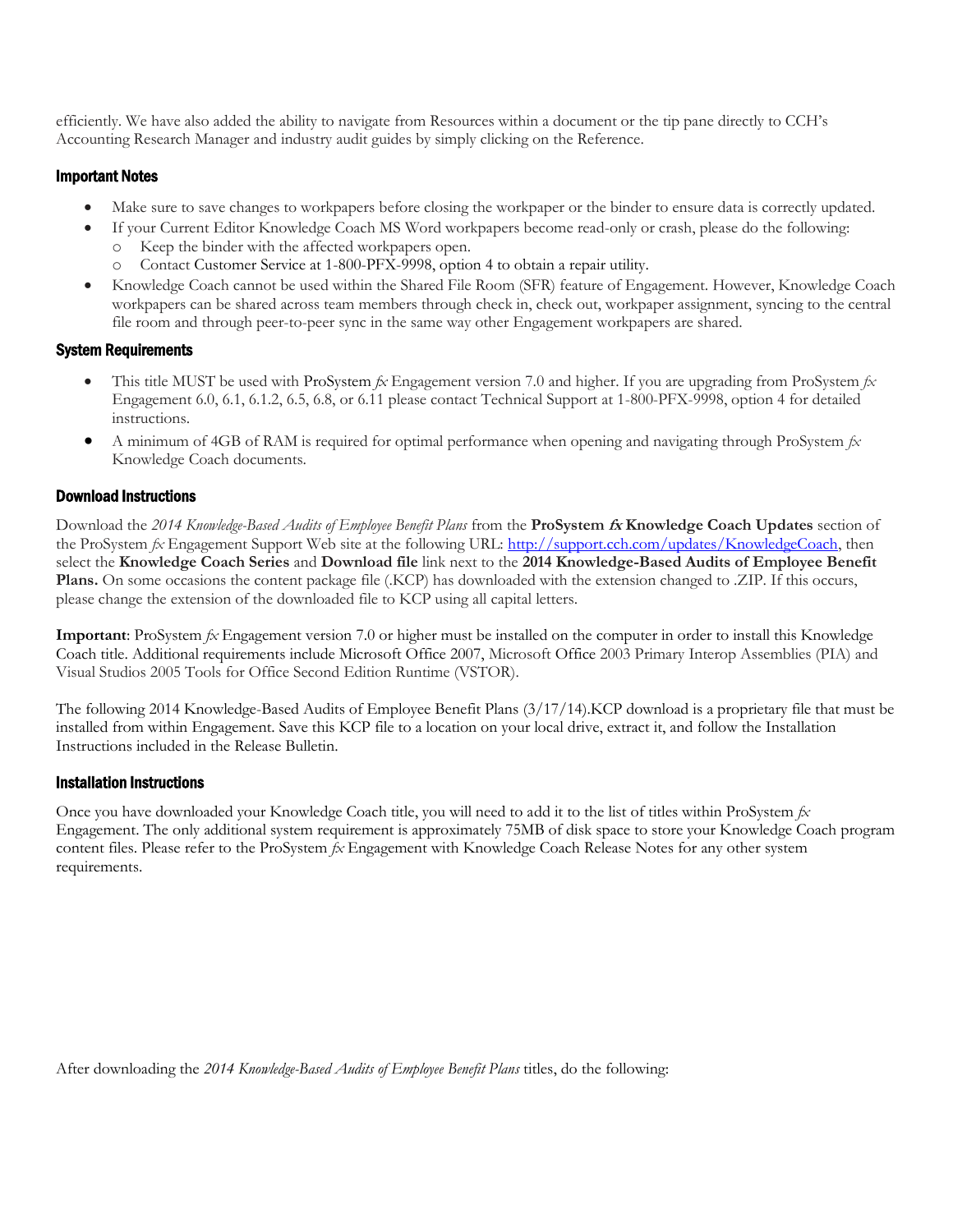1. Launch the ProSystem *fx* Engagement Workpaper Management application so that the Local File Room is displayed. Select **Tools > Knowledge Coach Titles**.

The Knowledge Coach Titles window will be displayed.

- 2. Choose **Add Title**.
- 3. Browse to the title package file (\*.KCP) that you previously downloaded and extracted from the ProSystem *fx*  Knowledge Coach Support Web site.
- 4. Choose **Open**.

 The system will display a progress indicator while the title package is added. You will receive a message that the title has been successfully installed once the process is complete.

Once the title is added, you must release it, so that other staff members in your firm can use it. You may also wish to "unrelease" previous versions of the title.

To unrelease a title:

- 1. Select a version of the KBA Employee Benefit Plans title.
- 2. Choose **Unrelease Title**. The date will be removed from the *Date released* column and staff that do not have the staff group property right to insert unreleased titles will not be able to insert the unreleased titles into a binder.

**Note**: You can determine this access in the **ProSystem fx Engagement Admin** module by selecting a staff group and choosing **File > Properties > Content** "Insert Knowledge Coach workpapers from unreleased titles" option.

To release a title:

- 1. Select one of the Knowledge Coach titles in the list that has been added but is not yet released.
- 2. Choose **Release Title**. The current date and time will be displayed in the *Date released* column, and the status will change to "Released."

**Note:** You must add and assign a Knowledge Coach module as well as the Knowledge Tools title license in the ProSystem *fx* Engagement Administrator before using the workpapers.

**Important:** Once the *2014 Knowledge-Based Audits of Employee Benefit Plans* titles have been added and released, they will be automatically deployed to other staff members when they login to the "Office" location, or when they synchronize a binder that contains Knowledge Coach workpapers from this title.

# Online Permission Key

Permission key files may be downloaded from our Web site a[t http://tax.cchgroup.com](http://tax.cchgroup.com/) or when adding or updating the new licenses within ProSystem *fx* Engagement with Knowledge Coach version 7.0 and higher. After updating the license file in the ProSystem *fx* Engagement Admin module, licenses need to be assigned to the staff who will use 2014 *Knowledge-Based Audits of Employee Benefit Plans*.

If you have not already established a Single Sign-on (SSO) account with Customer Service, we urge you to do so at this time.

Permission keys are no longer generally distributed via floppy diskette. You can choose to continue receiving the diskette by going to [http://tax.cchgroup.com/pfxsupport,](http://tax.cchgroup.com/pfxsupport) clicking the Firm Administration link, and making the appropriate selection (SSO access is required), or by contacting Customer Service at 1-800-PFX-9998, option 4.

#### Accounting Research Manager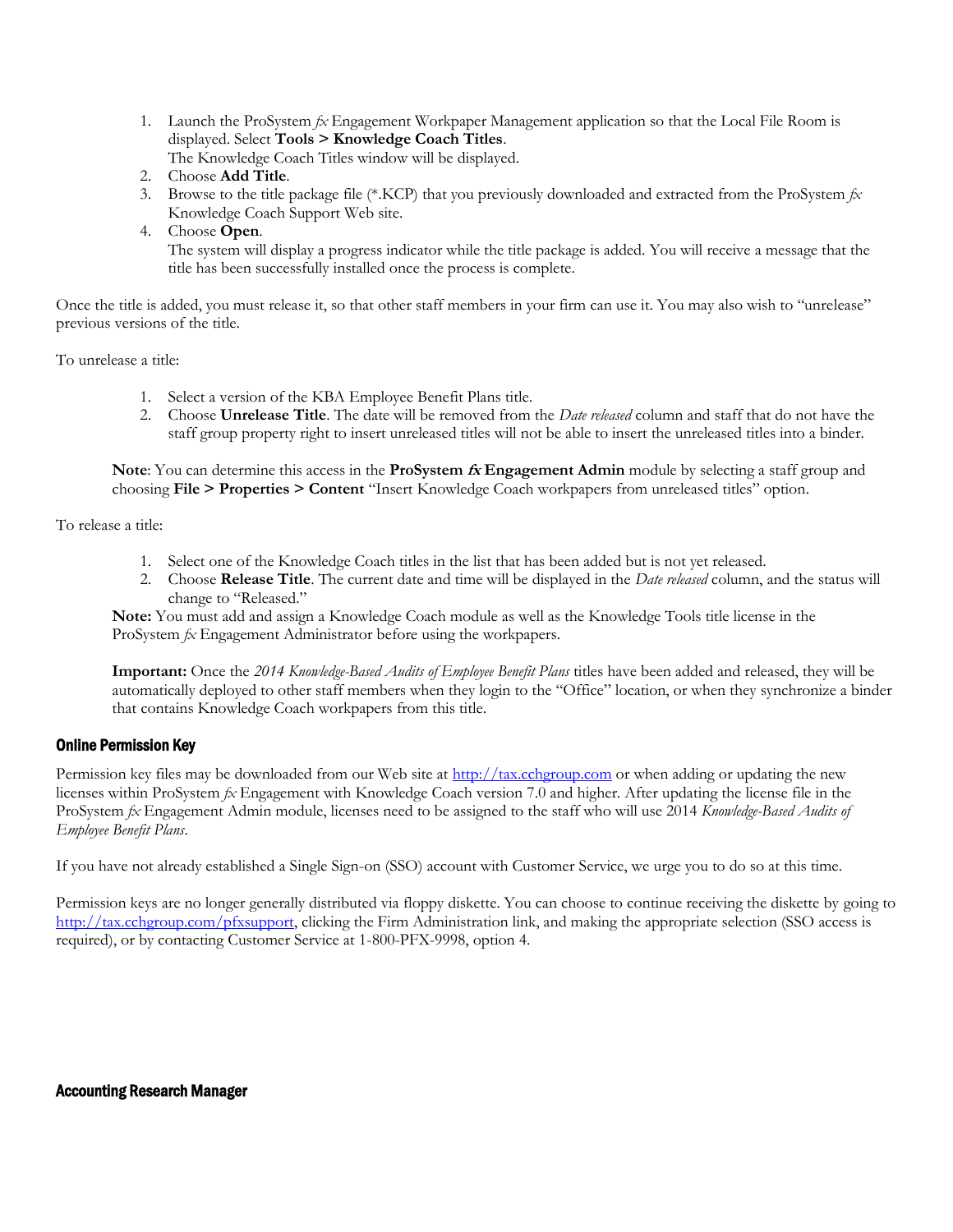CCH's Accounting Research Manager is the most comprehensive, up-to-date and objective online database of financial reporting literature. It includes all authoritative and proposed accounting, auditing, and SEC literature, plus independent, expert-written interpretive guidance.

Our Weekly Summary email newsletter highlights the key developments of the week, giving you assurance that you have the most current information. It provides links to new FASB, AICPA, SEC, EITF, and IASB authoritative and proposal-stage literature, plus guidance from financial reporting experts.

Our team of content experts updates the system on a daily basis, so you can stay as current as possible. What's more, our experts attend critical, standard-setting meetings and summarize the results for you, which means you'll learn of newly released literature and deliberations of current financial reporting projects as soon as they occur! Plus, you'll benefit from their easy-to-understand technical translations. Our expert's interpretations clearly lay out what the rules mean from your perspective.

Also available is the Knowledge-Based Audits of Employee Benefit Plans, a guide that helps you comply with the most recent professional standards and guidance for the conduct of audits of employee benefit plans and to integrate the use of practice aids, tools, and other resources with its guidance. This publication supplements and complements the Knowledge-Based documents that are available in Knowledge Coach.

With Accounting Research Manager, you maximize the efficiency of your research time, while enhancing your results. Learn more about our content, our experts, and how you can request your free trial by visiting [http://www.accountingresearchmanager.com.](http://www.accountingresearchmanager.com/)  You can also access the Accounting Research Manager Web site by selecting the item in ProSystem  $f_x$  Engagement from the Guidance tab on the Shortcuts bar in the Binder window.

# Links to Accounting Research Manager (ARM)

As indicated above, subscribers to an Accounting Research Manager library that includes source content can link directly to source material from references within Knowledge Coach workpapers. These links have been updated to reference the new Codification released by the FASB and available on ARM. The Codification on ARM is fully integrated with U.S. and international accounting standards, other non-authoritative materials and industry leading interpretive guidance.

# Using Your Knowledge Coach Content

To use your Knowledge Coach Workpaper Templates, open a binder in ProSystem *fx*  Engagement, select the workpaper tab into which you would like to insert the workpaper, and select **New Knowledge Coach Workpaper** from the toolbar or File menu. The New Knowledge Coach Workpaper dialog appears (*Figure 1*).

Select the New Knowledge Coach Title with the content you would like to use. You can only select titles you have installed. The information displayed changes to reflect the workpaper organization available for the selected title. Select the Knowledge Coach Workpaper Templates to insert into your binder and click **OK**. The **Selected Workpaper Properties** dialog appears. Each workpaper name is automatically loaded into the Name field. Add a workpaper index in the Index field and make any Name modifications you desire. You can also modify the tab location or the



**Figure 1 – New Knowledge Coach Workpaper**